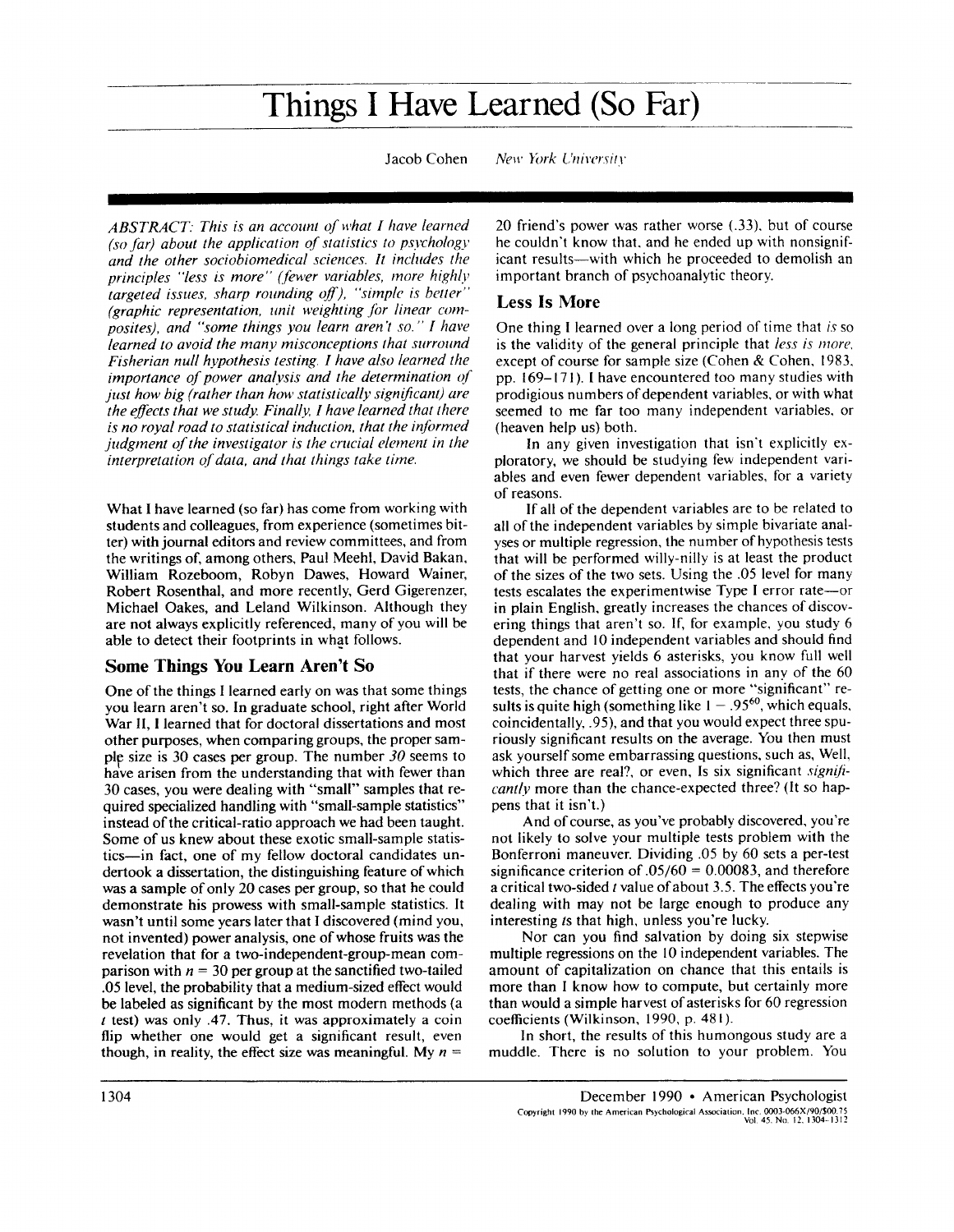wouldn't, of course, write up the study for publication as if the unproductive three quarters of your variables never existed. . . .

The irony is that people who do studies like this often start off with some useful central idea that, if pursued modestly by means of a few highly targeted variables and hypotheses, would likely produce significant results. These could, if propriety or the consequences of early toilet training deemed it necessary, successfully withstand the challenge of a Bonferroni or other experimentwiseadjusted alpha procedure.

A special case of the too-many-variables problem arises in multiple regression-correlation analysis with large numbers of independent variables. As the number of independent variables increases, the chances are that their redundancy in regard to criterion relevance also increases. Because redundancy increases the standard errors of partial regression and correlation coefficients and thus reduces their statistical significance, the results are likely to be zilch.

I have so heavily emphasized the desirability of working with few variables and large sample sizes that some of my students have spread the rumor that my idea of the perfect study is one with 10,000 cases and no variables. They go too far.

A less profound application of the less-is-more principle is to our habits of reporting numerical results. There are computer programs that report by default four, five, or even more decimal places for all numerical results. Their authors might well be excused because, for all the programmer knows, they may be used by atomic scientists. But we social scientists should know better than to report our results to so many places. What, pray, does an *r —* .12345 mean? or, for an IQ distribution, a mean of 105.6345? For  $N = 100$ , the standard error of the r is about . 1 and the standard error of the IQ mean about 1.5. Thus, the 345 part of  $r = .12345$  is only 3% of its standard error, and the *345* part of the IQ mean of 105.6345 is only 2% of its standard error. These superfluous decimal places are no better than random numbers. \They are actually worse than useless because the clutter they create, particularly in tables, serves to distract the eye and mind from the necessary comparisons among the meaningful leading digits. Less is indeed more here.

#### Simple Is Better

I've also learned that simple is better, which is a kind of loose generalization of less is more. The simple-is-better idea is widely applicable to the representation, analysis, and reporting of data.

If, as the old cliché has it, a picture is worth a thou-

sand words, in describing a distribution, a frequency polygon or, better still, a Tukey (1977, pp. 1-26) stem and leaf diagram is usually worth more than the first four moments, that is, the mean, standard deviation, skewness, and kurtosis. I do not question that the moments efficiently summarize the distribution or that they are useful in some analytic contexts. Statistics packages eagerly give them to us and we dutifully publish them, but they do not usually make it possible for most of us or most of the consumers of our products to see the distribution. They don't tell us, for example, that there are no cases between scores of 72 and 90, or that this score of 24 is somewhere in left field, or that there is a pile-up of scores of 9. These are the kinds of features of our data that we surely need to know about, and they become immediately evident with simple graphic representation.

Graphic display is even more important in the case of bivariate data. Underlying each product-moment correlation coefficient in an acre of such coefficients there lies a simple scatter diagram that the  $r$  presumes to summarize, and well it might. That is, it does so if the joint distribution is more-or-less bivariate normal—which means, among other things, that the relationship must be linear and that there are no wild outlying points. We know that least squares measures, like means and standard deviations, are sensitive to outliers. Well, Pearson correlations are even more so. About 15 years ago, Wainer and Thissen (1976) published a data set made up of the heights in inches and weights in pounds of 25 subjects, for which the *r* was a perfectly reasonable .83. But if an error in transcription were made so that the height and weight values for one of the 25 subjects were switched, the *r* would become  $-.26$ , a rather large and costly error!

There is hardly any excuse for gaps, outliers, curvilinearity, or other pathology to exist in our data unbeknownst to us. The same computer statistics package with which we can do very complicated analyses like quasi-Newtonian nonlinear estimation and multidimensional scaling with Guttman's coefficient of alienation also can give us simple scatter plots and stem and leaf diagrams with which we can see our data. A proper multiple regression/correlation analysis does not begin with a matrix of correlation coefficients, means, and standard deviations, but rather with a set of stem and leaf diagrams and scatter plots. We sometimes learn more from what we see than from what we compute; sometimes what we learn from what we see is that we shouldn't compute, at least not on those data as they stand.

Computers are a blessing, but another of the things I have learned is that they are not an unmixed blessing. Forty years ago, before computers (B.C., that is), for my doctoral dissertation, I did three factor analyses on the I1 subtests of the Wechsler-Bellevue, with samples of 100 cases each of psychoneurotic, schizophrenic, and braindamaged patients. Working with a pad and pencil, 10-tothe-inch graph paper, a table of products of two-digit numbers, and a Friden electromechanical desk calculator that did square roots "automatically," the whole process took the better part of a year. Nowadays, on a desktop

This invited address was presented to the Division of Evaluation, Measurement, and Statistics (Division 5) at the 98th Annual Convention of the American Psychological Association in Boston, August 13, 1990.

I am grateful for the comments on a draft provided by Patricia Cohen, Judith Rabkin, Raymond Katzell, and Donald F. Klein.

Correspondence concerning this article should be addressed to Jacob Cohen, Department of Psychology, New York University, 6 Washington P!., 5th Floor, New York, NY 10003.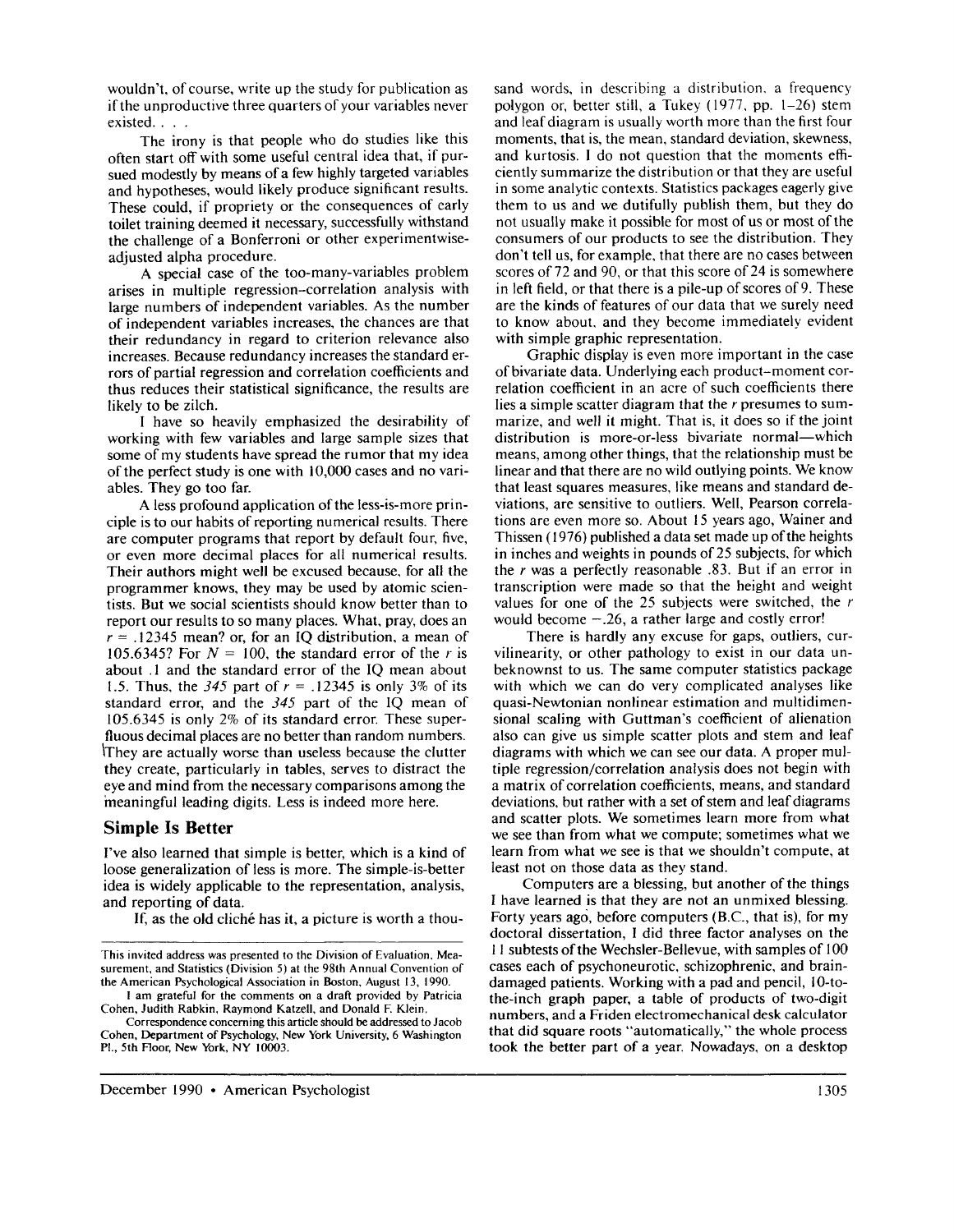computer, the job is done virtually in microseconds (or at least lickety-split). But another important difference between then and now is that the sheer laboriousness of the task assured that throughout the entire process I was in intimate contact with the data and their analysis. There was no chance that there were funny things about my data or intermediate results that I didn't know about, things that could vitiate my conclusions.

I know that I sound my age, but don't get me wrong—I love computers and revel in the ease with which data analysis is accomplished with a good interactive statistics package like SYSTAT and SYGRAPH (Wilkinson, 1990). I am, however, appalled by the fact that some publishers of statistics packages successfully hawk their wares with the pitch that it isn't necessary to understand statistics to use them. But the same package that makes it possible for an ignoramus to do a factor analysis with a pull-down menu and the click of a mouse also can greatly facilitate with awesome speed and efficiency the performance of simple and informative analyses.

A prime example of the simple-is-better principle is found in the compositing of values. We are taught and teach our students that for purposes of predicting a criterion from a set of predictor variables, assuming for simplicity (and as the mathematicians say, "with no loss of generality"), that all variables are standardized, we achieve maximum linear prediction by doing a multiple regression analysis and forming a composite by weighting the predictor z scores by their betas. It can be shown as a mathematical necessity that with these betas as weights, the resulting composite generates a higher correlation with the criterion in the sample at hand than does a linear composite formed using any other weights.

Yet as a practical matter, most of the time, we are better off using unit weights:  $+1$  for positively related predictors,  $-1$  for negatively related predictors, and 0, that is, throw away poorly related predictors (Dawes, 1979; Wainer, 1976). The catch is that the betas come with guarantees to be better than the unit weights only for the sample on which they were determined. (It's almost like a TV set being guaranteed to work only in the store.) But the investigator is not interested in making predictions for that sample—he or she *knows* the criterion values for those cases. The idea is to combine the predictors for maximal prediction for *future* samples. The reason the betas are not likely to be optimal for future samples is that they are likely to have large standard errors. For the typical 100 or 200 cases and 5 or 10 correlated predictors, the unit weights will work as well or better.

Let me offer a concrete illustration to help make the point clear. A running example in our regression text (Cohen & Cohen, 1983) has for a sample of college faculty their salary estimated from four independent variables: years since PhD, sex (coded in the modern manner—1 for female and 0 for male), number of publications, and number of citations. The sample multiple correlation computes to .70. What we want to estimate is the correlation we would get if we used the sample beta weights in the population, the cross-validated multiple correlation,

which unfortunately shrinks to a value smaller than the shrunken multiple correlation. For  $N = 100$  cases, using Rozeboom's (1978) formula, that comes to .67. Not bad. But using unit weights, we do better: .69. With 300 or 400 cases, the increased sampling stability pushes up the cross-validated correlation, but it remains slightly smaller than the .69 value for unit weights. Increasing sample size to 500 or 600 will increase the cross-validated correlation in this example to the point at which it is larger than the unit-weighted .69, but only trivially, by a couple of points in the *third decimal\*.* When sample size is only 50, the cross-validated multiple correlation is only .63, whereas the unit weighted correlation remains at .69. The sample size doesn't affect the unit weighted correlation because we don't estimate unstable regression coefficients. It is, of course, subject to sampling error, but so is the cross-validated multiple correlation.

Now, unit weights will not always be as good or better than beta weights. For some relatively rare patterns of correlation (suppression is one), or when the betas vary greatly relative to their mean, or when the ratio of sample size to the number of predictors is as much as 30 to 1 and the multiple correlation is as large as .75, the beta weights may be better, but even in these rare circumstances, probably not much better.

Furthermore, the unit weights work well outside the context of multiple regression where we have criterion data—that is, in a situation in which we wish to measure some concept by combining indicators, or some abstract factor generated in a factor analysis. Unit weights on standardized scores are likely to be better for our purposes than the factor scores generated by the computer program, which are, after all, the fruits of a regression analysis for that sample of the variables on the factor as criterion.

Consider that when we go to predict freshman grade point average from a 30-item test, we don't do a regression analysis to get the "optimal" weights with which to combine the item scores—we just add them up, like Galton did. Simple *is* better.

We are, however, *not* applying the simple-is-better principle when we "simplify" a multivalued graduated variable (like IQ, or number of children, or symptom severity) by cutting it somewhere along its span and making it into a dichotomy. This is sometimes done with a profession of modesty about the quality or accuracy of the variable, or to "simplify" the analysis. This is not an application, but rather a perversion of simple is better, because this practice is one of willful discarding of information. It has been shown that when you so mutilate a variable, you typically reduce its squared correlation with other variables by about 36% (Cohen, 1983). Don't do it. This kind of simplification is of a piece with the practice of "simplifying" a factorial design ANOVA by reducing all cell sizes to the size of the smallest by dropping cases. They are both ways of throwing away the most precious commodity we deal with: information.

Rather more generally, I think I have begun to learn how to use statistics in the social sciences.

The atmosphere that characterizes statistics as ap-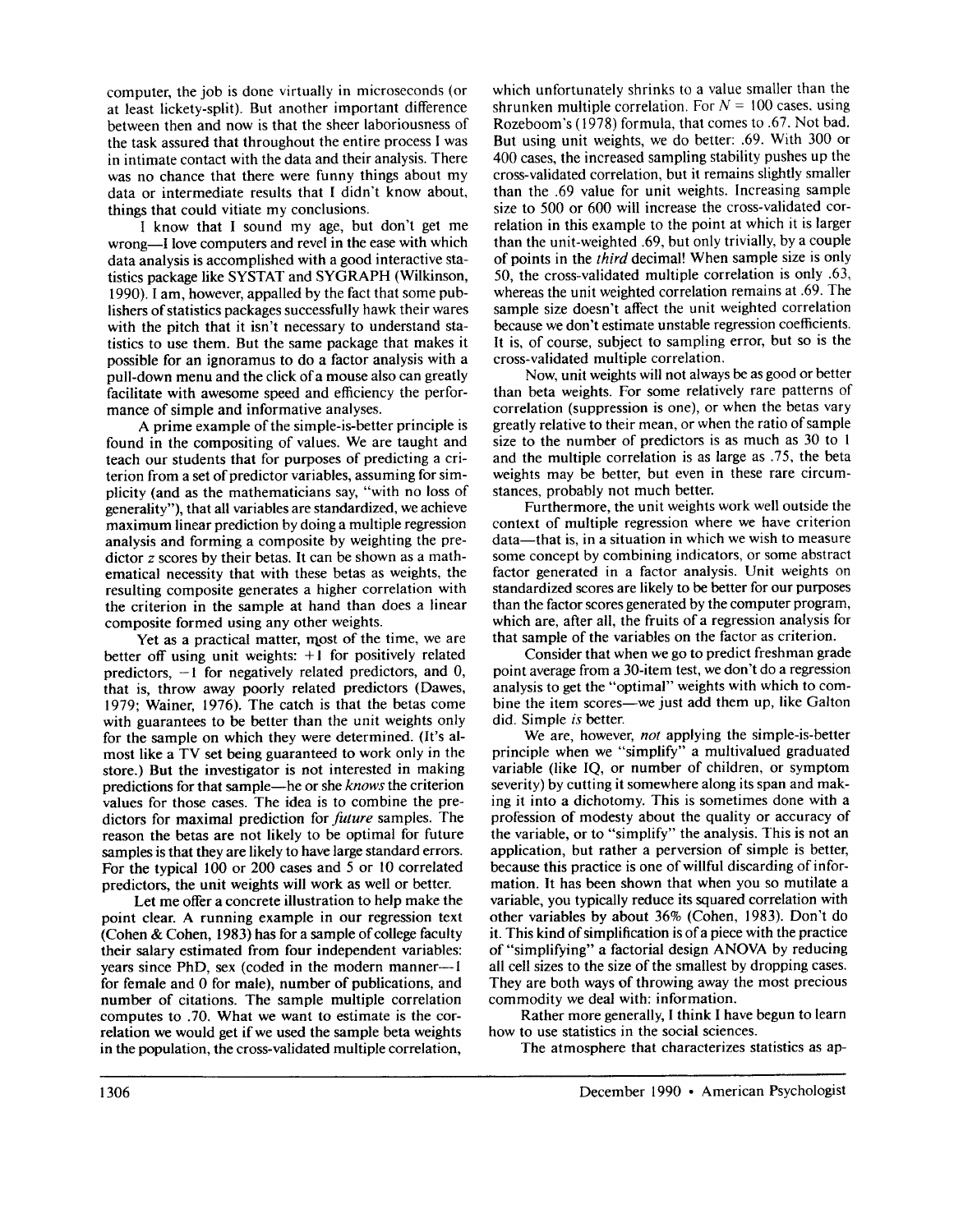plied in the social and biomedical sciences is that of a secular religion (Salsburg, 1985), apparently of Judeo-Christian derivation, as it employs as its most powerful icon a six-pointed cross, often presented multiply for enhanced authority. I confess that I am an agnostic.

#### The Fisherian Legacy

When I began studying statistical inference, I was met with a surprise shared by many neophytes. I found that if, for example, I wanted to see whether poor kids estimated the size of coins to be bigger than did rich kids, after I gathered the data, I couldn't test this research hypothesis, but rather the null hypothesis that poor kids perceived coins to be the same size as did rich kids. This seemed kind of strange and backward to me, but I was rather quickly acculturated (or, if you like, converted, or perhaps brainwashed) to the Fisherian faith that science proceeds only through inductive inference and that inductive inference is achieved chiefly by rejecting null hypotheses, usually at the .05 level. (It wasn't until much later that I learned that the philosopher of science, Karl Popper, 1959, advocated the formulation of falsifiable *research* hypotheses and designing research that could falsify *them.)*

The fact that Fisher's ideas quickly became *the* basis for statistical inference in the behavioral sciences is not surprising—they were very attractive. They offered a deterministic scheme, mechanical and objective, independent of content, and led to clear-cut yes-no decisions. For years, nurtured on the psychological statistics textbooks of the 1940s and 1950s, I never dreamed that they were the source of bitter controversies (Gigerenzer & Murray, 1987).

Take, for example, the yes-no decision feature. It was quite appropriate to agronomy, which was where Fisher came from. The outcome of an experiment can quite properly be the decision to use this rather than that amount of manure or to plant this or that variety of wheat. But we do not deal in manure, at least not knowingly. Similarly, in other technologies—for example, engineering quality control or education—research is frequently designed to produce decisions. However, things are not quite so clearly decision-oriented in the development of scientific theories.

Next, consider the sanctified (and sanctifying) magic .05 level. This basis for decision has played a remarkable role in the social sciences and in the lives of social scientists. In governing decisions about the status of null hypotheses, it came to determine decisions about the acceptance of doctoral dissertations and the granting of research funding, and about publication, promotion, and whether to have a baby just now. Its arbitrary unreasonable tyranny has led to data fudging of varying degrees of subtlety from grossly altering data to dropping cases where there "must have been" errors.

# The Null Hypothesis Tests Us

We cannot charge R. A. Fisher with all of the sins of the last half century that have been committed in his name (or more often anonymously but as part of his legacy), but they deserve cataloging (Gigerenzer & Murray. 1987; Oakes, 1986). Over the years, 1 have learned not to make errors of the following kinds:

When a Fisherian null hypothesis is rejected with an associated probability of, for example. .026, it is *not* the case that the probability that the null hypothesis is true is .026 (or less than .05, or any other value we can specify). Given our framework of probability as long-run relative frequency—as much as we might wish it to be otherwise—this result does not tell us about the truth of the null hypothesis, given the data. (For this we have to go to Bayesian or likelihood statistics, in which probability is not relative frequency but degree of belief.) What it tells us is the probability of the data, given the truth of the null hypothesis—which is not the same thing, as much as it may sound like it.

If the *p* value with which we reject the Fisherian null hypothesis does not tell us the probability that the null hypothesis is true, it certainly cannot tell us anything about the probability that the *research* or alternate hypothesis is true. In fact, there *is* no alternate hypothesis in Fisher's scheme: Indeed, he violently opposed its inclusion by Neyman and Pearson.

Despite widespread misconceptions to the contrary, the rejection of a given null hypothesis gives us no basis for estimating the probability that a replication of the research will again result in rejecting that null hypothesis.

Of course, everyone knows that failure to reject the Fisherian null hypothesis does not warrant the conclusion that it is true. Fisher certainly knew and emphasized it, and our textbooks duly so instruct us. Yet how often do we read in the discussion and conclusions of articles now appearing in our most prestigious journals that "there is no difference" or "no relationship"? (This is 40 years after my  $N = 20$  friend used a nonsignificant result to demolish psychoanalytic theory.)

The other side of this coin is the interpretation that accompanies results that surmount the .05 barrier and achieve the state of grace of "statistical significance." "Everyone" knows that all this means is that the effect is not nil, and nothing more. Yet how often do we see such a result to be taken to mean, at least implicitly, that the effect is *significant,* that is, *important, large.* If a result is *highly* significant, say  $p < .001$ , the temptation to make this misinterpretation becomes all but irresistible.

Let's take a close look at this null hypothesis—the fulcrum of the Fisherian scheme—that we so earnestly seek to negate. A null hypothesis is any precise statement about a state of affairs in a population, usually the value of a parameter, frequently zero. It is called a "null" hypothesis because the strategy is to nullify it or because it means "nothing doing." Thus, "The difference in the mean scores of U.S. men and women on an Attitude Toward the U.N. scale is zero" is a null hypothesis. "The product-moment *r* between height and IQ in high school students is zero" is another. "The proportion of men in a population of adult dyslexics is .50" is yet another. Each is a precise statement—for example, if the population *r*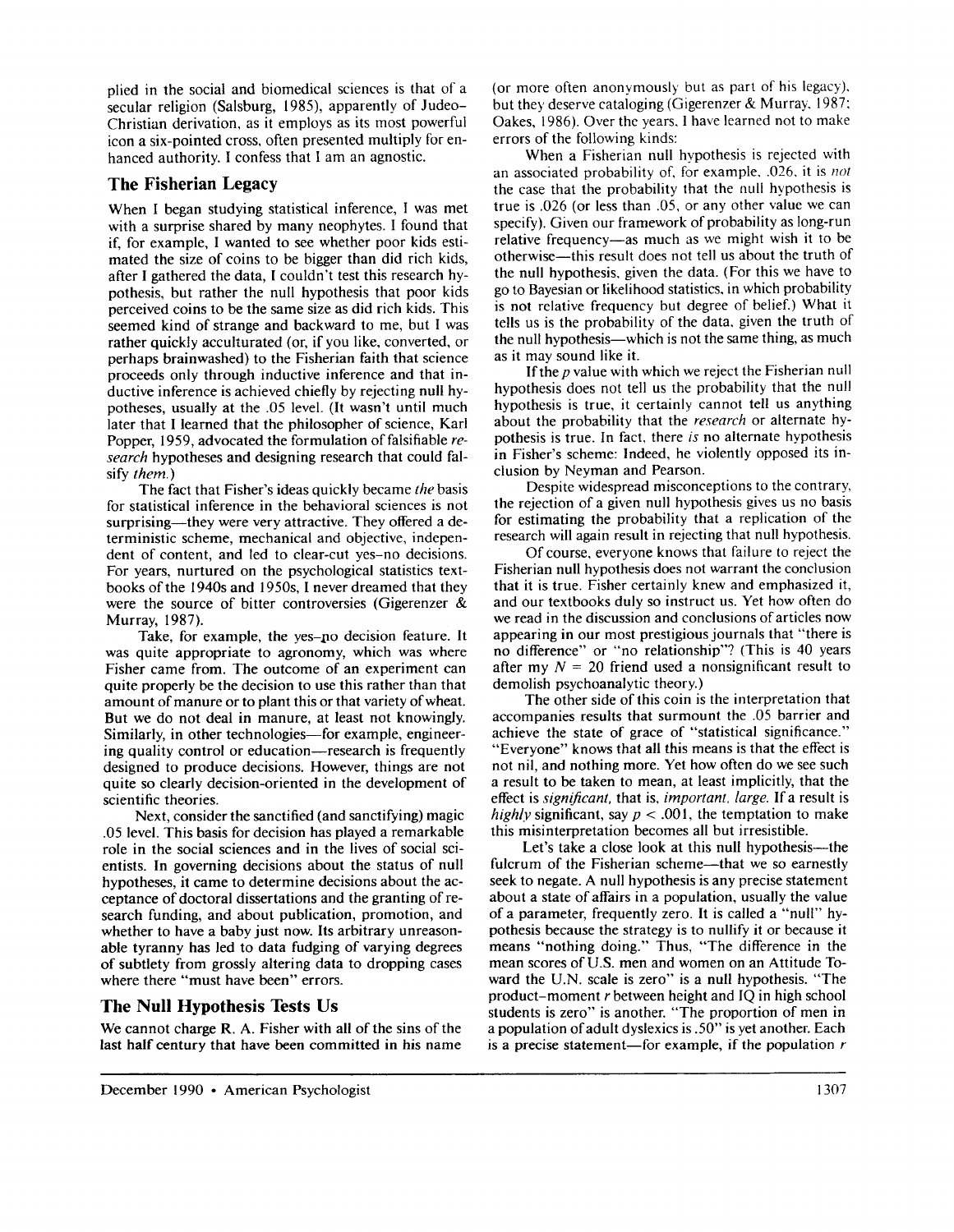between height and IQ is in fact .03, the null hypothesis that it is zero is false. It is also false if the *r* is .01, .001, or .000001!

A little thought reveals a fact widely understood among statisticians: The null hypothesis, taken literally (and that's the only way you can take it in formal hypothesis testing), is *always* false in the real world. It can only be true in the bowels of a computer processor running a Monte Carlo study (and even then a stray electron may make it false). If it is false, even to a tiny degree, it must be the case that a large enough sample will produce a significant result and lead to its rejection. So if the null hypothesis is always false, what's the big deal about rejecting it?

Another problem that bothered me was the asymmetry of the Fisherian scheme: If your test exceeded a critical value, you could conclude, subject to the alpha risk, that your null was false, but if you fell short of that critical value, you couldn't conclude that the null was true. In fact, all you could conclude is that you *couldn 't* conclude that the null was false. In other words, you could hardly conclude anything.

And yet another problem I had was that if the null were false, it had to be false to some degree. It had to make a difference whether the population mean difference was 5 or 50, or whether the population correlation was .10 or .30, and this was not taken into account in the prevailing method. I had stumbled onto something that I learned after awhile was one of the bases of the Ney man-Pearson critique of Fisher's system of statistical induction.

In 1928 (when I was in kindergarten), Jerzy Neyman and Karl Pearson's boy Egon began publishing papers that offered a rather different perspective on statistical inference (Neyman & Pearson, 1928a, 1928b). Among other things, they argued that rather than having a single hypothesis that one either rejected or not, things could be so organized that one could choose between two hypotheses, one of which could be the null hypothesis and the other an alternate hypothesis. One could attach to the precisely defined null an alpha risk, and to the equally precisely defined alternate hypothesis a beta risk. The rejection of the null hypotheses when it was true was an error of the first kind, controlled by the alpha criterion, but the failure to reject it when the alternate hypothesis was true was also an error, an error of the second kind, which could be controlled to occur at a rate beta. Thus, given the magnitude of the difference between the null and the alternate (that is, given the hypothetical population effect size), and setting values for alpha and beta, one could determine the sample size necessary to meet these conditions. Or, with the effect size, alpha, and the sample size set, one could determine the beta, or its complement, the probability of rejecting the null hypothesis, the power of the test.

Now, R. A. Fisher was undoubtedly the greatest statistician of this century, rightly called "the father of modern statistics," but he had a blind spot. Moreover, he was a stubborn and frequently vicious intellectual opponent. A feud with Karl Pearson had kept Fisher's papers out of *Biometrika,* which Karl Pearson edited. After old-man Pearson retired, efforts by Egon Pearson and Neyman to avoid battling with Fisher were to no avail. Fisher wrote that they were like Russians who thought that "pure science" should be "geared to technological performance" as "in a five-year plan." He once led off the discussion on a paper by Neyman at the Royal Statistical Society by saying that Neyman should have chosen a topic "on which he could speak with authority" (Gigerenzer & Murray, 1987, p. 17). Fisher fiercely condemned the Neyman-Pearson heresy.

I was of course aware of none of this. The statistics texts on which I was raised and their later editions to which I repeatedly turned in the 1950s and 1960s presented null hypothesis testing a la Fisher as a done deal, as *the* way to do statistical inference. The ideas of Neyman and Pearson were barely or not at all mentioned, or dismissed as too complicated.

When I finally stumbled onto power analysis, and managed to overcome the handicap of a background with no working math beyond high school algebra (to say nothing of mathematical statistics), it was as if I had died and gone to heaven. After I learned what noncentral distributions were and figured out that it was important to decompose noncentrality parameters into their constituents of effect size and sample size, I realized that I had a framework for hypothesis testing that had four parameters: the alpha significance criterion, the sample size, the population effect size, and the power of the test. For any statistical test, any one of these was a function of the other three. This meant, for example, that for a significance test of a product-moment correlation, using a twosided .05 alpha criterion and a sample size of 50 cases, if the population correlation is .30, my long-run probability of rejecting the null hypothesis and finding the sample correlation to be significant was .57, a coin flip. As another example, for the same  $\alpha$  = .05 and population  $r =$ .30, if I want to have .80 power. I could determine that I needed a sample size of 85.

Playing with this new toy (and with a small grant from the National Institute of Mental Health) I did what came to be called a meta-analysis of the articles in the 1960 volume of the *Journal of Abnormal and Social Psychology* (Cohen, 1962). I found, among other things, that using the nondirectional .05 criterion, the median power to detect a medium effect was .46—a rather abysmal result. Of course, investigators could not have known how underpowered their research was, as their training had not prepared them to know anything about power, let alone how to use it in research planning. One might think that after 1969, when I published my power handbook that made power analysis as easy as falling off a log, the concepts and methods of power analysis would be taken to the hearts of null hypothesis testers. So one might think. (Stay tuned.)

Among the less obvious benefits of power analysis was that it made it possible to "prove" null hypotheses. Of course, as I've already noted, everyone knows that one can't actually prove null hypotheses. But when an inves-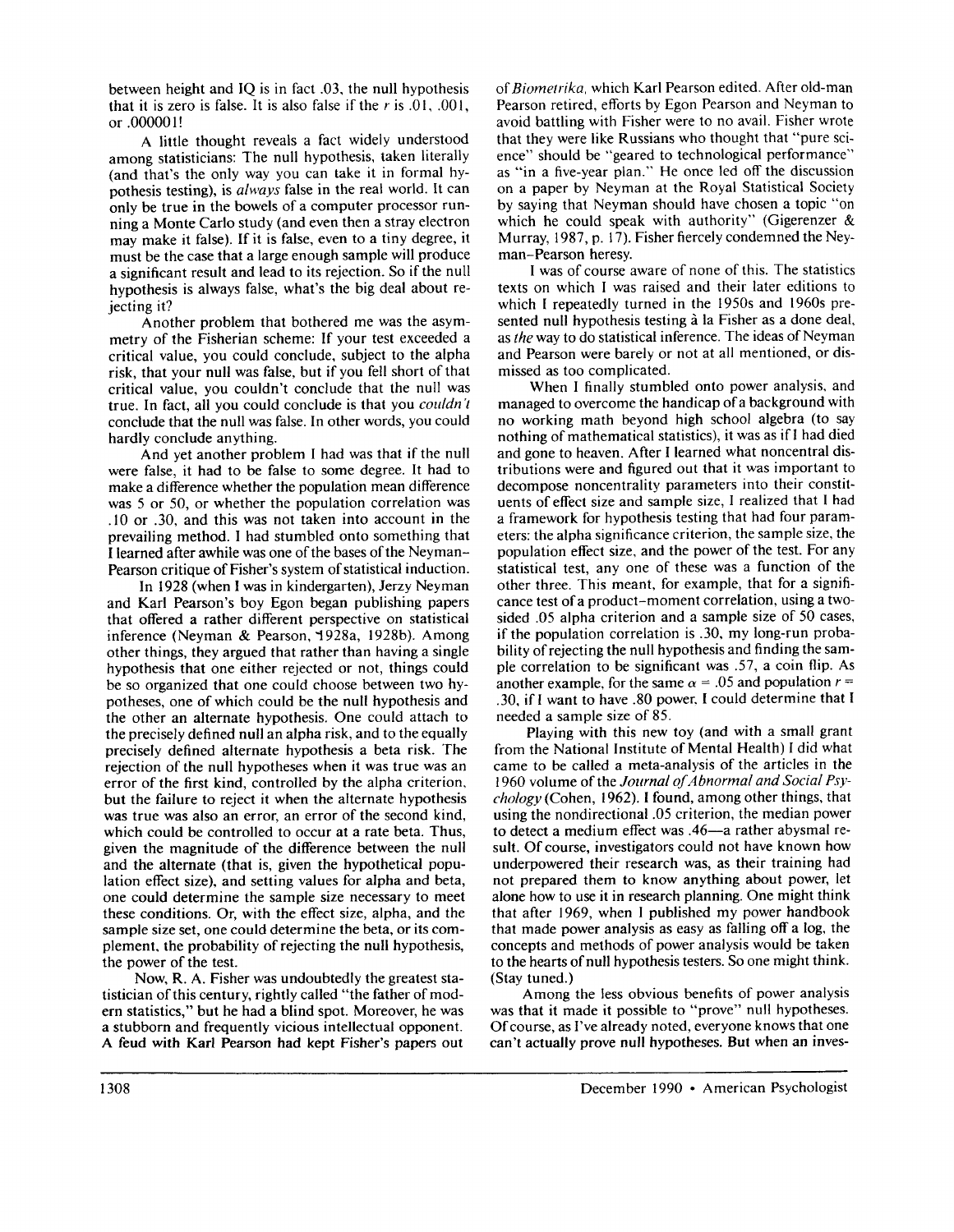tigator means to prove a null hypothesis, the point is not to demonstrate that the population effect size is, say, zero to a million or more decimal places, but rather to show that it is of no more than negligible or trivial size (Cohen, 1988, pp. 16-17). Then, from a power analysis at, say,  $\alpha$  = .05, with power set at, say, .95, so that  $\beta$  = .05, also, the sample size necessary to detect this negligible effect with .95 probability can be determined. Now if the research is carried out using that sample size, and the result is *not* significant, as there had been a .95 chance of detecting this negligible effect, and the effect was *not* detected, the conclusion is justified that no nontrivial effect exists, at the *P =* .05 level. This does, in fact, probabilexists, at the  $p = 0.0$  level. This does, in fact, probabili-<br>intended number of no more istically prove the intended null hypothesis of no more than a trivially small effect. The reasoning is impeccable, but when you go to apply it, you discover that it takes enormous sample sizes to do so. For example, if we adopt the above parameters for a significance test of a correlation coefficient and  $r = .10$  is taken as a negligible effect size, it requires a sample of almost  $1,300$  cases. More modest but still reasonable demands for power of course require smaller sample sizes, but not sufficiently smaller to matter for most investigators—even .80 power to detect a population correlation of .10 requires almost 800 cases. So it generally takes an impractically large sample size to prove the null hypothesis as I've redefined it; however, the procedure makes clear what it takes to say or imply from the failure to reject the null hypothesis that there is no nontrivial effect.

A salutary effect of power analysis is that it draws one forcibly to consider the magnitude of effects. In psychology, and especially in soft psychology, under the sway of the Fisherian scheme, there has been little consciousness of how big things are. The very popular ANOVA designs yield *F* ratios, and it is these whose size is of concern. First off is the question of whether they made the sanctifying .05 cut-off and are thus significant, and then how far they fell below this cut-off: Were they perhaps *highly significant (p* less than .01) or *very highly significant* (less than .001)? Because science is inevitably about magnitudes, it is not surprising how frequently *p* values are treated as surrogates for effect sizes.

One of the things that drew me early to correlation analysis was that it yielded an  $r$ , a measure of effect size, which was then translated into *a t or F* and assessed for significance, whereas the analysis of variance or covariance yielded only an *F* and told me nothing about effect size. As many of the variables with which we worked were expressed in arbitrary units (points on a scale, trials to learn a maze), and the Fisherian scheme seemed quite complete by itself and made no demands on us to think about effect sizes, we simply had no language with which to address them.

In retrospect, it seems to me simultaneously quite understandable yet also ridiculous to try to develop theories about human behavior with *p* values from Fisherian hypothesis testing and no more than a primitive sense of effect size. And I wish I were talking about the long, long ago. In 1986, there appeared in the *New York Times* a

UPI dispatch under the headline "Children's Height Linked to Test Scores." The article described a study that involved nearly 14,000 children 6 to 17 years of age that reported a *definite* link between height (age- and sex-adjusted) and scores on tests of both intelligence and achievement. The relationship was described as significant, and persisting, even after controlling for other factors, including socioeconomic status, birth order, family size, and physical maturity. The authors noted that the effect was small, but *significant,* and that it didn't warrant giving children growth hormone to make them taller and thus brighter. They speculated that the effect might be due to treating shorter children as less mature, but that there were alternative biological explanations.

Now this was a newspaper story, the fruit of the everinquiring mind of a science reporter, not a journal article, so perhaps it is understandable that there was no effort to deal with the actual size of this small effect. But it got me to wondering about how small this significant relationship might be. Well, if we take significant to mean *p <* .001 (in the interest of scientific tough-mindedness), it turns out that a correlation of .0278 is significant for 14,000 cases. But I've found that when dealing with variables expressed in units whose magnitude we understand, the effect size in linear relationships is better comprehended with regression than with correlation coefficients. So, accepting the authors' implicit causal model, it works out that raising a child's IQ from 100 to 130 would require giving the child enough growth hormone to increase his or her height by 14 ft (more or less). If the causality goes the other way, and one wanted to create basketball players, a 4-in. increase in height would require raising the IQ about 900 points. Well, they said it was a small effect. (When I later checked the journal article that described this research, it turned out that the correlation was much larger than .0278. It was actually about . 11, so that for a 30-point increase in IQ it would take only enough growth hormone to produce a 3.5-ft increase in height, or with the causality reversed, a 4-in. increase in height would require an increase of only 233 IQ points.)

I am happy to say that the long neglect of attention to effect size seems to be coming to a close. The clumsy and fundamentally invalid box-score method of literature review based on *p* values is being replaced by effect-sizebased meta-analysis as formulated by Gene Glass (1977). The effect size measure most often used is the standardized mean difference *d* of power analysis. Several booklength treatments of meta-analysis have been published, and applications to various fields of psychology are appearing in substantial numbers in the *Psychological Bulletin* and other prestigious publications. In the typical meta-analysis, the research literature on some issue is surveyed and the effect sizes that were found in the relevant studies are gathered. Note that the observational unit is the study. These data do not only provide an estimate of the level and variability of the effect size in a domain based on multiple studies and therefore on many observations, but by relating effect size to various substantive and methodological characteristics over the stud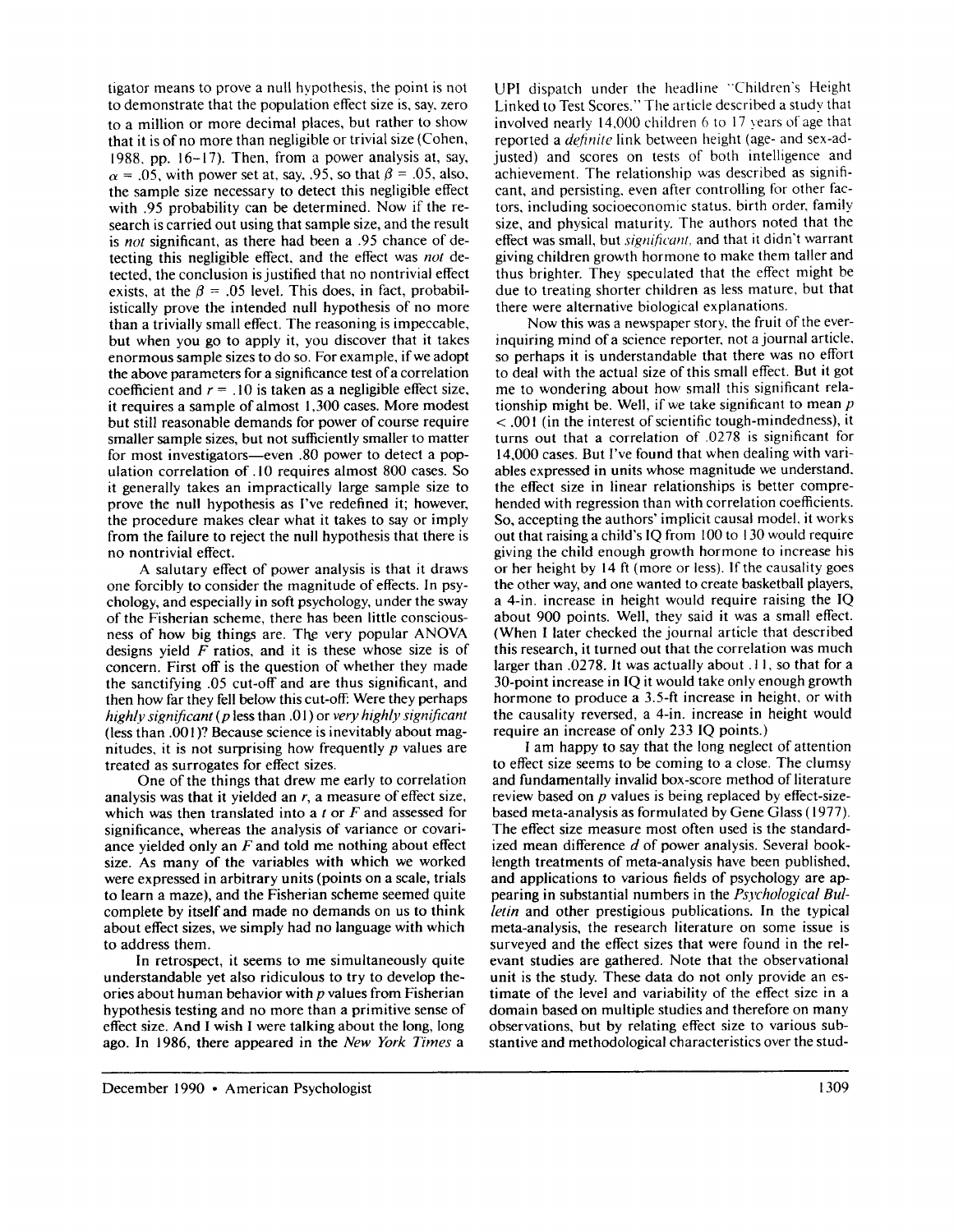ies, much can be learned about the issue under investigation and how best to investigate it. One hopes that this ferment may persuade researchers to explicitly report effect sizes and thus reduce the burden on meta-analysts and others of having to make assumptions to dig them out of their inadequately reported research results. In a field as scattered (not to say anarchic) as ours, meta-analysis constitutes a welcome force toward the cumulation of knowledge. Meta-analysis makes me very happy.

Despite my career-long identification with statistical inference, I believe, together with such luminaries as Meehl (1978) Tukey (1977), and Gigerenzer (Gigerenzer & Murray, 1987), that hypothesis testing has been greatly overemphasized in psychology and in the other disciplines that use it. It has diverted our attention from crucial issues. Mesmerized by a single all-purpose, mechanized, "objective" ritual in which we convert numbers into other numbers and get a yes-no answer, we have come to neglect close scrutiny of where the numbers came from. Recall that in his delightful parable about averaging the numbers on football jerseys, Lord (1953) pointed out that "the numbers don't know where they came from." But surely *we* must know where they came from and should be far more concerned with why and what and how well we are measuring, manipulating conditions, and selecting our samples.

We have also lost sight of the fact that the error variance in our observations should challenge us to efforts to reduce it and not simply to thoughtlessly tuck it into the denominator of an For *t* test.

### How To Use Statistics

So, how would I use statistics in psychological research? First of all, descriptively. John Tukey's (1977) *Exploratory Data Analysis* is an inspiring account of how to effect graphic and numerical analyses of the data at hand so as to understand *them.* The techniques, although subtle in conception, are simple in application, requiring no more than pencil and paper (Tukey says if you have a handheld calculator, fine). Although he recognizes the importance of what he calls confirmation (statistical inference), he manages to fill 700 pages with techniques of "mere" description, pointing out in the preface that the emphasis on inference in modern statistics has resulted in a loss of flexibility in data analysis.

Then, in planning research, I think it wise to *plan* the research. This means making tentative informed judgments about, among many other things, the size of the population effect or effects you're chasing, the level of alpha risk you want to take (conveniently, but not necessarily .05), and the power you want (usually some relatively large value like .80). These specified, it is a simple matter to determine the sample size you need. It is then a good idea to rethink your specifications. If, as is often the case, this sample size is beyond your resources, consider the possibility of reducing your power demand or, perhaps the effect size, or even (heaven help us) increasing your alpha level. Or, the required sample may be smaller than you can comfortably manage, which also should

lead you to rethink and possibly revise your original specifications. This process ends when you have a credible and viable set of specifications, or when you discover that no practicable set is possible and the research as originally conceived must be abandoned. Although you would hardly expect it from reading the current literature, failure to subject your research plans to power analysis is simply irrational.

Next, I have learned and taught that the primary product of a research inquiry is one or more measures of effect size, not *p* values (Cohen. 1965). Effect-size measures include mean differences (raw or standardized), correlations and squared correlation of all kinds, odds ratios, kappas—whatever conveys the magnitude of the phenomenon of interest appropriate to the research context. If, for example, you are comparing groups on a variable measured in units that are well understood by your readers (IQ points, or dollars, or number of children, or months of survival), mean differences are excellent measures of effect size. When this isn't the case, and it isn't the case more often than it is. the results can be translated into standardized mean differences *(d* values) or some measure of correlation or association (Cohen, 1988). (Not that we understand as well as we should the meaning of a given level of correlation [Oakes, 1986, pp. 88-92]. It has been shown that psychologists typically overestimate how much relationship a given correlation represents, thinking of a correlation of .50 not as its square of .25 that its proportion of variance represents, but more like its cube root of about .80, which represents only wishful thinking! But that's another story.)

Then, having found the sample effect size, you can attach a *p* value to it, but it is far more informative to provide a confidence interval. As you know, a confidence interval gives the range of values of the effect-size index that includes the population value with a given probability. It tells you incidentally whether the effect is significant, but much more—it provides an estimate of the range of values it might have, surely a useful piece of knowledge in a science that presumes to be quantitative. (By the way, I don't think that we should routinely use 95% intervals: Our interests are often better served by more tolerant 80% intervals.)

Remember that throughout the process in which you conceive, plan, execute, and write up a research, it is on your informed judgment as a scientist that you must rely, and this holds as much for the statistical aspects of the work as it does for all the others. This means that your informed judgment governs the setting of the parameters involved in the planning (alpha, beta, population effect size, sample size, confidence interval), and that informed judgment also governs the conclusions you will draw.

In his brilliant analysis of what he called the "inference revolution" in psychology, Gerd Gigerenzer showed how and why no single royal road of drawing conclusions from data is possible, and particularly not one that does not strongly depend on the substantive issues concerned that is, on everything that went into the research besides the number crunching. An essential ingredient in the re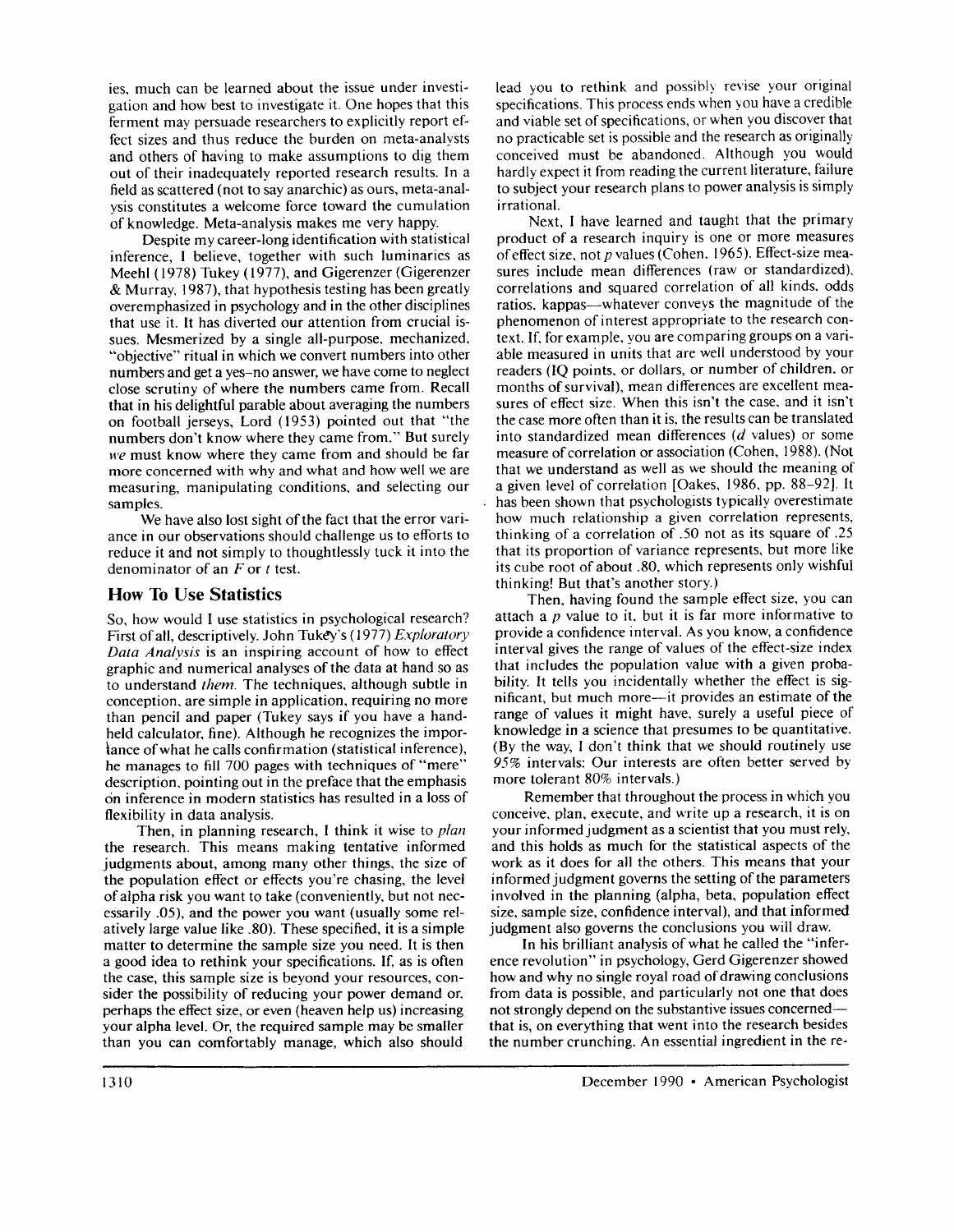search process is the judgment of the scientist. He or she must decide by how much a theoretical proposition has been advanced by the data, just as he or she decided what to study, what data to get, and how to get it. I believe that statistical inference applied with informed judgment is a useful tool in this process, but it isn't the most important tool: It is not as important as everything that came before it. Some scientists, physicists for example, manage without the statistics, although to be sure not without the informed judgment. Indeed, some pretty good psychologists have managed without statistical inference: There come to mind Wundt, Kohler, Piaget, Lewin, Bartlett, Stevens, and if you'll permit me, Freud, among others. Indeed, Skinner (1957) thought of dedicating his book *Verbal Behavior* (and I quote) "to the statisticians and scientific methodologists with whose help this book would never have been completed" (p. 111). I submit that the proper application of statistics by sensible statistical methodologists (Tukey, for example) would not have hurt Skinner's work. It might even have done it some good.

The implications of the things I have learned (so far) are not consonant with much of what I see about me as standard statistical practice. The prevailing yes-no decision at the magic .05 level from a single research is a far cry from the use of informed judgment. Science simply doesn't work that way. A successful piece of research doesn't conclusively settle an issue, it just makes some theoretical proposition to some degree more likely. Only successful future replication in the same and different settings (as might be found through meta-analysis) provides an approach to settling the issue. How much more likely this single research makes the proposition depends on many things, but not on whether *p* is equal to or greater than .05: .05 is not a cliff but a convenient reference point along the possibility-probability continuum. There is no ontological basis for dichotomous decision making in psychological inquiry. The point was neatly made by Rosnow and Rosenthal (1989) last year in the *American Psychologist.* They wrote "surely, God loves the .06 nearly as much as the .05" (p. 1277). To which I say amen!

Finally, I have learned, but not easily, that things take time. As I've already mentioned, almost three decades ago, I published a power survey of the articles in the 1960 volume of the *Journal of Abnormal and Social Psychology* (Cohen, 1962) in which I found that the median power to detect a medium effect size under representative conditions was only .46. The first edition of my power handbook came out in 1969. Since then, more than two dozen power and effect-size surveys have been published in psychology and related fields (Cohen, 1988, pp. xi-xii). There have also been a slew of articles on power-analytic methodology. Statistics textbooks, even some undergraduate ones, give some space to power analysis, and several computer programs for power analysis are available (e.g., Borenstein & Cohen, 1988). They tell me that some major funding entities require that their grant applications contain power analyses, and that in one of those agencies my power book can be found in every office.

The problem is that, as practiced, current research hardly reflects much attention to power. How often have you seen any mention of power in the journals you read, let alone an actual power analysis in the methods sections of the articles? Last year in *Psychological Bulletin,* Sedlmeier and Gigerenzer (1989) published an article entitled "Do Studies of Statistical Power Have an Effect on the Power of Studies?". The answer was no. Using the same methods I had used on the articles in the 1960 *Journal of Abnormal and Social Psychology* (Cohen. 1962), they performed a power analysis on the 1984 *Journal of Abnormal Psychology* and found that the median power under the same conditions was .44. a little worse than the .46 I had found 24 years earlier. It was worse still (.37) when they took into account the occasional use of an experimentwise alpha criterion. Even worse than that, in some 11% of the studies, research hypotheses were framed as null hypotheses and their nonsignificance interpreted as confirmation. The median power of these studies to detect a medium effect at the two-tailed .05 level was .25! These are not isolated results: Rossi. Rossi, and Cottrill (in press), using the same methods, did a power survey of the 142 articles in the 1982 volumes of the *Journal of* of the 142 articles in the 1982 volumes of the *Journal of Personality and Social Psychology* and the Journal of Ab-<br>normal Psychology and found essentially the same results.

A less egregious example of the inertia of methodological advance is set correlation, which is a highly flexible realization of the multivariate general linear model. I published it in an article in 1982, and we included it in an appendix in the 1983 edition of our regression text (Cohen, 1982; Cohen & Cohen, 1983). Set correlation can be viewed as a generalization of multiple correlation to the multivariate case, and with it you can study the relationship between anything and anything else, controlling for whatever you want in either the anything or the anything else, or both. I think it's a great method: at least, my usually critical colleagues haven't complained. Yet, as far as I'm aware, it has hardly been used outside the family. (The publication of a program as a SYSTAT supplementary module [Cohen. 1989] may make a difference.)

But I do not despair. I remember that W. S. Gosset, the fellow who worked in a brewery and appeared in print modestly as "Student," published the *t* test a decade before we entered World War I, and the test didn't get into the psychological statistics textbooks until after World War II.

These things take time. So, if you publish something that you think is really good, and a year or a decade or two go by and hardly anyone seems to have taken notice, remember the *t* test, and take heart.

#### **REFERENCES**

Borenstein, M., & Cohen, J. (1988). *Statistical power analysis: A computer program.* Hillsdale. NJ: Erlbaum

Cohen. J. (1962). The statistical power of abnormal-social psychological research: A review. *Journal of Abnormal and Social Psychology. 65.* 145-153.

December 1990 • American Psychologist 1311

Children's height linked to test scores. (October 7, 1986). New York *Times,* p. C4.